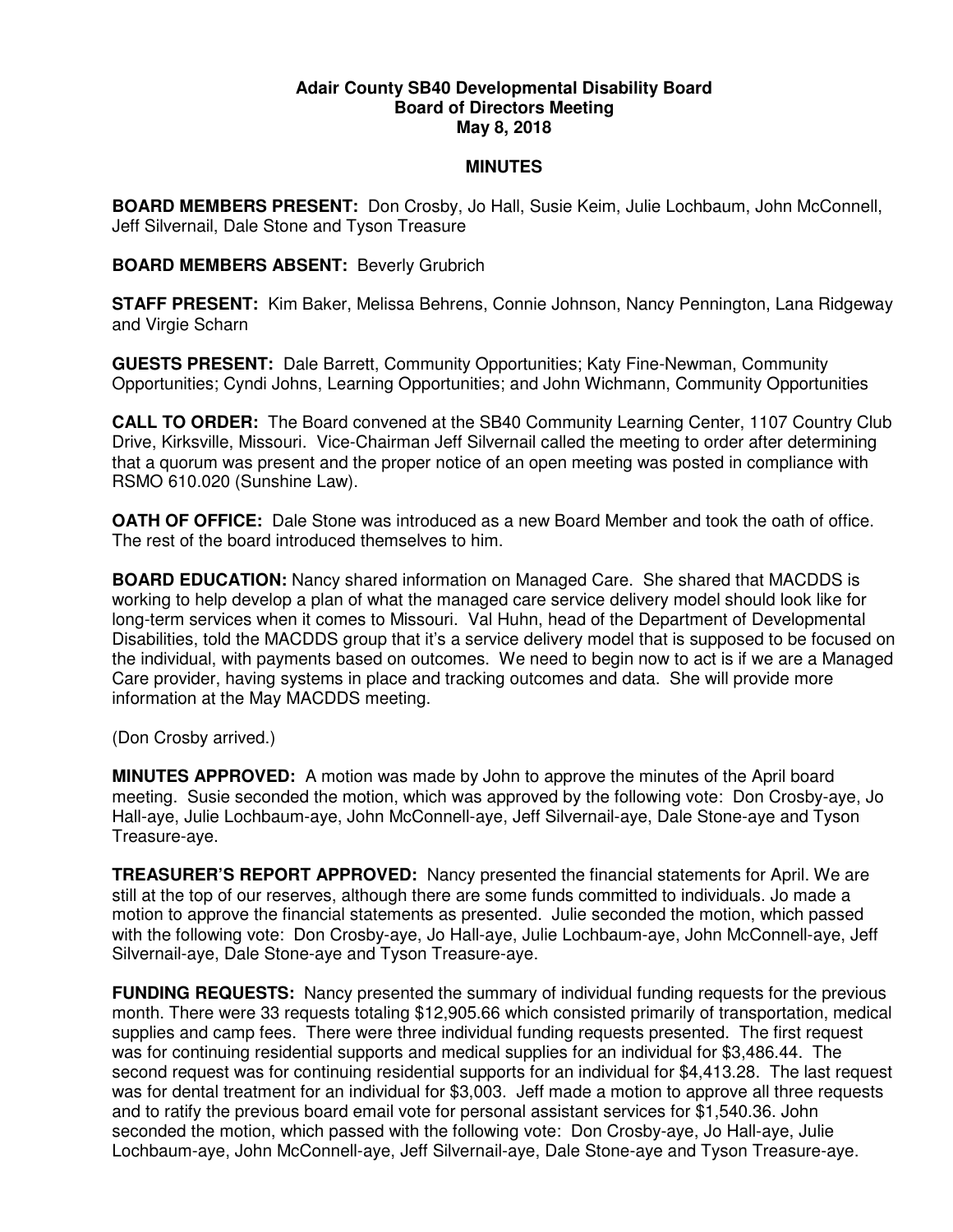Katy Fine-Newman from Community Opportunities requested funding for 3 different items in the amount of \$56,000. John Wichmann who drives a truck for Community Opportunities talked about a truck they would like to purchase from Ridgeways. He also spoke about the individuals who work at the workshop who love their jobs.

(Susie Keim arrived)

John believes this assistance will be a great benefit to these individuals and a service to the community. Tyson made a motion to approve the funding request. John seconded the motion, which passed with the following vote: Don Crosby-aye, Jo Hall-aye, Susie Keim-aye, Julie Lochbaum-aye, John McConnell-aye, Jeff Silvernail-aye, Dale Stone-aye, and Tyson Treasure-aye.

**EMPLOYEE RELATIONS:** Kim presented a survey taken by the staff regarding concerns about the main office building. She also talked about a survey that she sent to all employees to get feedback on what the staff would like to do for an employee appreciation and team building day. Don asked how the employees feel about the employee relations committee and how the committee chair was going to be selected in the future. Kim replied that staff appreciate having an opportunity to come together and brainstorm ideas. She said it had been mentioned that the new team leads might be able to fill the leadership needs for the committee down the road.

**MISSION MOMENT:** Kim presented some art work from the recent art show. Julie said it was nice to visit with the artists during the show. Kim said all of the art work was cohesive and looked nice together. Nancy said there was a good blend of the community that attended including people from Chillicothe, Macon and Edina. It was great to see everyone engaging together. Prizes were awarded in youth and adult divisions. Overall it was a great job for the first year hosting, and Kim and Melissa did a phenomenal job as chairs. Some individuals helped with the food.

**EXECUTIVE DIRECTOR'S REPORT:** Nancy presented her report for the previous month. She presented a new structure for Service Coordination. Interviews have been ongoing and the internal positions should be filled by the end of the week. The new structure will also require a change to the signers for the representative payee accounts. Nancy mentioned the highlights from the MACDDS meeting as noted in her written report. The youth summer program will be held at the Community Learning Center this year due to attendance being lower than usual. Nancy would like the board's support to pursue three potential Community Development programs. She would like to contact the Vo-Tech about a potential partnership to train Direct Support Professionals She also suggested offering some funding for family friendly changing rooms and accessible items for the new Aquatic Center. She would also like to contact Janet Gooch at Truman about a possible partnership for the Center for Autism Services to go ahead and get services started in our area. Julie mentioned that if we are going to managed care, it would be good to partner with them to get the data we need. The board indicated that Nancy should pursue all three of these possibilities.

## **OTHER BUSINESS/ANNOUNCEMENTS:**

With Elaine Scudder's resignation from the board, a new treasurer needs to be elected. Jo Hall nominated Tyson Treasure. Jeff seconded the nomination. John made a motion to close the nominations. The nomination was approved with the following vote: Don Crosby-aye, Jo Hall-aye, Susie Keim-aye, Julie Lochbaum-aye, John McConnell-aye, Jeff Silvernail-aye, Dale Stone-aye, and Tyson Treasure-aye. Nancy will order Tyson a signature stamp to use to sign checks.

Don appointed Jo as the chair for the nominating committee. Susie and Beverly will also serve on that committee. Dale was appointed to the Finance Committee. Tyson recommended that the June and July board meetings be combined in late June for purposes of approving a final revised budget for the current fiscal year and a proposed budget for the next fiscal year.